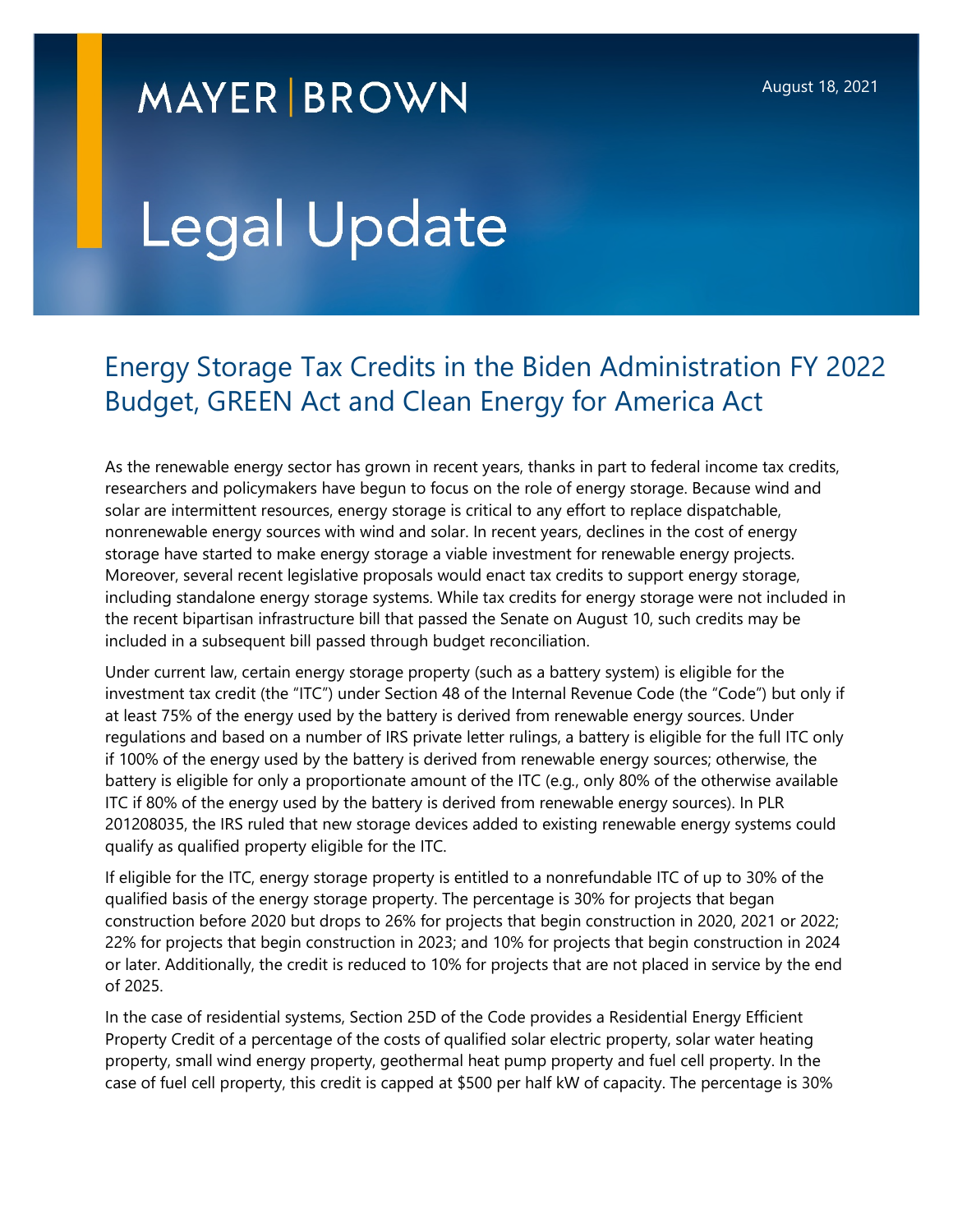for property placed in service from 2017 through 2019, 26% for property placed in service from 2020 through 2022, 22% for property placed in service in 2023 and 0% for property placed in service in 2024 or later. This credit does not currently apply to standalone storage property.

There are currently three primary proposals under discussion in Washington that could materially change these federal income tax credits. The table below compares key aspects of these proposals. The three proposals are the Biden Administration FY 2022 Budget, the Growing Renewable Energy and Efficiency Now Act of 2021 (GREEN Act) and the Clean Energy for America Act (introduced by Senator Ron Wyden, chairman of the Senate Finance Committee).

|                                                         | <b>Biden Administration FY</b><br>2022 Budget                                                                                                                                                                                                                                                                                                                                                                                                                                                                                                                                                                                                               | <b>GREEN Act</b>                                                                                                                                                                                                                                                                                                                                                                                                                                                                                                                                                                                                                                                                  | <b>Clean Energy for America</b><br>Act                                                                                                                                                                                                                                                                                                                                                                                                                                                                                                                                                                                                                                                                                                                                                                                                                           |
|---------------------------------------------------------|-------------------------------------------------------------------------------------------------------------------------------------------------------------------------------------------------------------------------------------------------------------------------------------------------------------------------------------------------------------------------------------------------------------------------------------------------------------------------------------------------------------------------------------------------------------------------------------------------------------------------------------------------------------|-----------------------------------------------------------------------------------------------------------------------------------------------------------------------------------------------------------------------------------------------------------------------------------------------------------------------------------------------------------------------------------------------------------------------------------------------------------------------------------------------------------------------------------------------------------------------------------------------------------------------------------------------------------------------------------|------------------------------------------------------------------------------------------------------------------------------------------------------------------------------------------------------------------------------------------------------------------------------------------------------------------------------------------------------------------------------------------------------------------------------------------------------------------------------------------------------------------------------------------------------------------------------------------------------------------------------------------------------------------------------------------------------------------------------------------------------------------------------------------------------------------------------------------------------------------|
| <b>Enhanced</b><br>and<br><b>Extended</b><br><b>ITC</b> | Would expand the ITC,<br>beginning in 2022, to<br>include standalone<br>energy storage<br>technology that stores<br>energy for conversion to<br>electricity.<br>No requirement that the<br>storage property be<br>charged from renewable<br>sources.<br>Minimum capacity of 5<br>kWh to be eligible for<br>credit.<br>The ITC would be<br>extended at the 30%<br>level for projects starting<br>construction in 2022<br>through 2026. After that,<br>the ITC would phase<br>down to zero over a 5-<br>year period (i.e., to 24%<br>for projects beginning<br>construction in 2027;<br>18% in 2028; 12% in<br>2029; 6% in 2030; and<br>0% in 2031 or later). | Would expand the ITC to<br>include "energy storage<br>technology," defined as<br>equipment (other than<br>equipment primarily<br>used in the<br>transportation of goods<br>or individuals and not for<br>the production of<br>electricity) that:<br>(i) stores energy for<br>conversion to electricity<br>using batteries,<br>compressed air, pumped<br>hydropower, hydrogen<br>storage (including<br>hydrolysis and<br>electrolysis), thermal<br>energy storage,<br>regenerative fuel cells,<br>flywheels, capacitors,<br>superconducting<br>magnets or other<br>technologies identified<br>by the Treasury<br>Department after<br>consultation with the<br>Department of Energy | Would create a technology-<br>neutral ITC of 30% of the<br>qualified investment with<br>respect to a "qualified<br>facility" placed in service<br>after 2022. This credit would<br>also be available for "grid<br>improvement property,"<br>which would include "energy<br>storage property."<br>"Energy storage property"<br>includes property which<br>receives, stores and delivers<br>electricity, or energy for<br>conversion to electricity,<br>provided that the electricity<br>is either sold by the taxpayer<br>to an unrelated person or<br>stored for an unrelated<br>person.<br>Minimum capacity of 5 kWh<br>to be eligible for credit.<br>No requirement that the<br>storage property be charged<br>from renewable sources.<br>In the case of energy storage<br>properties with a maximum<br>net output of less than 5 MW<br>placed in service in a |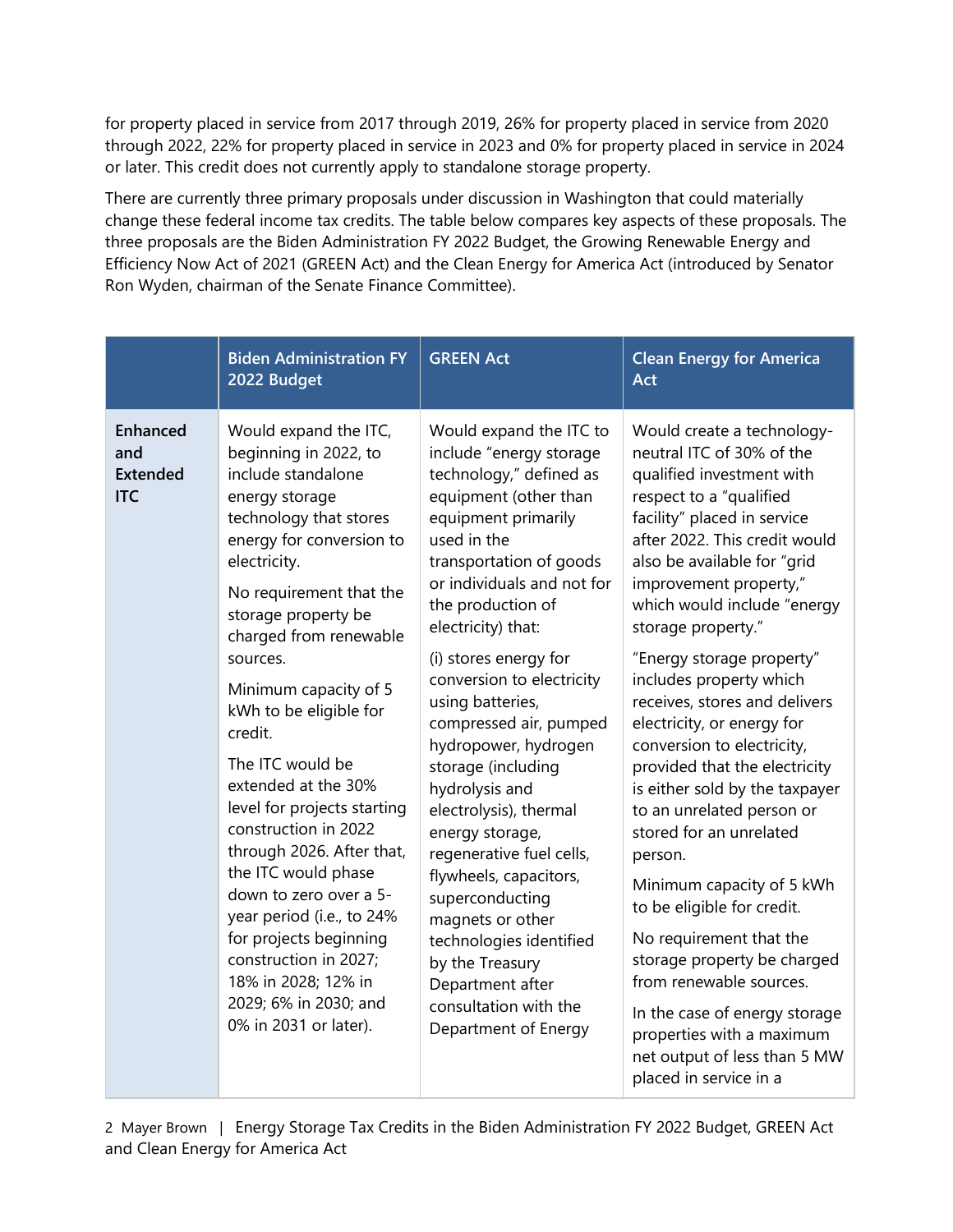|                                                | <b>Biden Administration FY</b><br>2022 Budget                                                                                                                                                                         | <b>GREEN Act</b>                                                                                                                                                                                                                                                                                                                                                                                                                                                                                                                                                                                                                                               | <b>Clean Energy for America</b><br>Act                                                                                                                                                                                                                                                                                                                                                                                                                                             |
|------------------------------------------------|-----------------------------------------------------------------------------------------------------------------------------------------------------------------------------------------------------------------------|----------------------------------------------------------------------------------------------------------------------------------------------------------------------------------------------------------------------------------------------------------------------------------------------------------------------------------------------------------------------------------------------------------------------------------------------------------------------------------------------------------------------------------------------------------------------------------------------------------------------------------------------------------------|------------------------------------------------------------------------------------------------------------------------------------------------------------------------------------------------------------------------------------------------------------------------------------------------------------------------------------------------------------------------------------------------------------------------------------------------------------------------------------|
|                                                | The ITC would be<br>refundable at the option<br>of the taxpayer.<br>The ITC would also be<br>paired with "strong labor<br>standards, benefitting<br>employers that provide<br>good-paying and good-<br>quality jobs." | and has a capacity of not<br>less than 5 kWh or<br>(ii) stores thermal energy<br>to heat or cool (or<br>provide hot water for use<br>in) a structure (other than<br>for use in a swimming<br>pool).<br>No requirement that the<br>storage property be<br>charged from renewable<br>sources.<br>Only applies to property<br>if construction begins by<br>2028.<br>Credit would be up to<br>85% refundable.<br>Would have the same<br>phase down as solar,<br>which would be<br>extended to 30% for<br>projects beginning<br>construction by 2026;<br>26% by 2027; 22% by<br>2028; and 10% by 2029<br>or thereafter (or if not<br>placed in service by<br>2030). | disadvantaged community or<br>a community with a high<br>level of oil or gas sector<br>employment, the credit<br>would increase to 40%.<br>Credit would be 100%<br>refundable.<br>Phase down not based on<br>beginning of construction<br>date but on the overall<br>greenhouse gas emissions<br>from electricity production<br>falling to 25% or less of their<br>2021 level.<br>Projects would need to<br>satisfy wage requirements<br>and qualified apprentice<br>requirements. |
| <b>Residential</b><br>Energy<br><b>Storage</b> | Would expand the<br><b>Residential Energy</b><br>Efficiency Credit to cover<br>qualified battery storage<br>technology of at least 3<br>kWh of capacity installed<br>in a residence beginning<br>in 2022.             | Would expand the<br><b>Residential Energy</b><br><b>Efficiency Credit to</b><br>include a credit for<br>"qualified battery storage<br>technology," which<br>would include battery<br>storage technology<br>installed in connection                                                                                                                                                                                                                                                                                                                                                                                                                             | Would create a Residential<br>Clean Electricity Credit equal<br>to 30% of the expenditures<br>for qualified property and<br>energy storage property that<br>is for use in connection with<br>a dwelling unit in the United<br>States that is used as a<br>residence by the taxpayer.                                                                                                                                                                                               |

3 Mayer Brown | Energy Storage Tax Credits in the Biden Administration FY 2022 Budget, GREEN Act and Clean Energy for America Act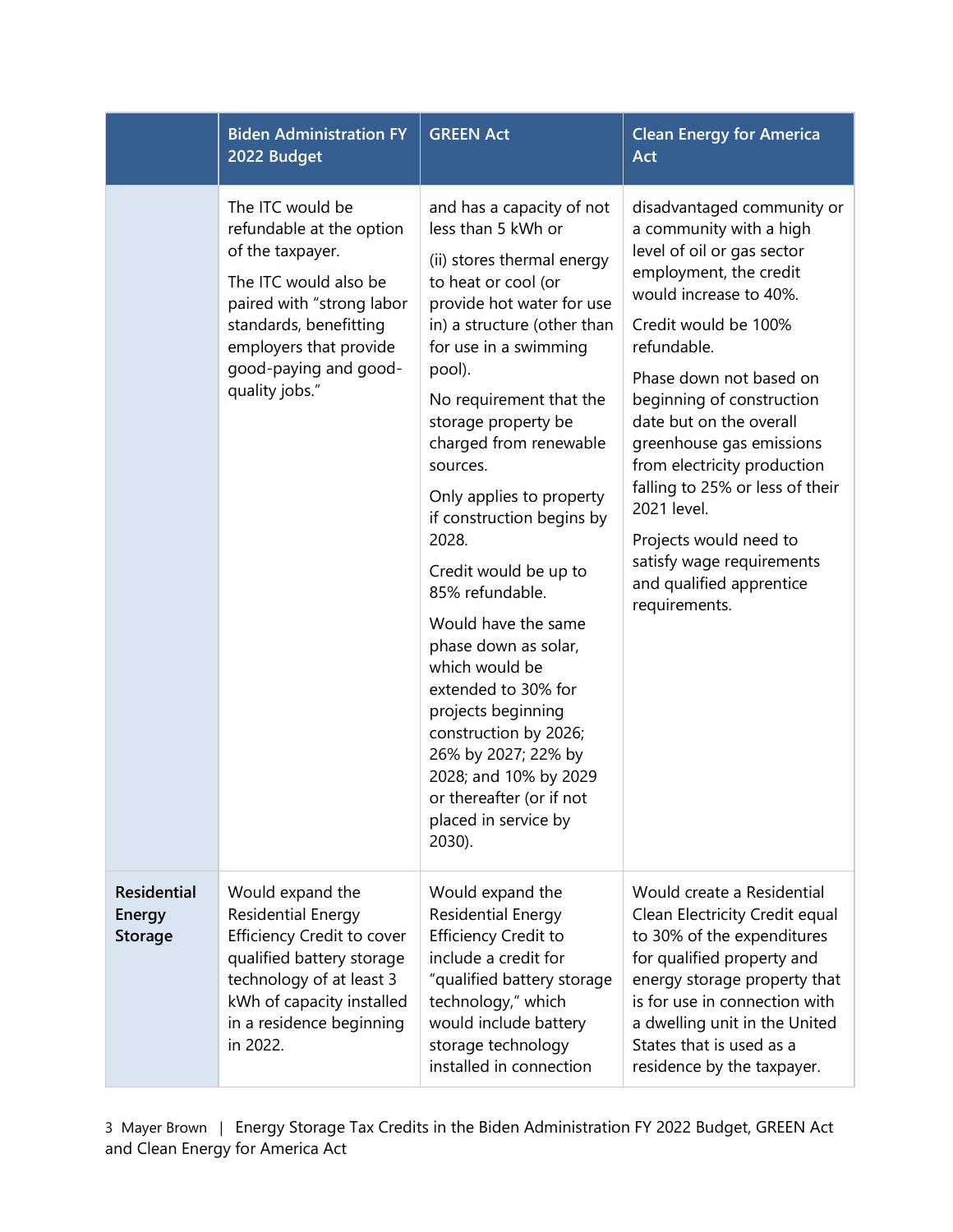| <b>Biden Administration FY</b><br>2022 Budget                                                                                                    | <b>GREEN Act</b>                                                                                                                                                                                                                                                                                                                                               | <b>Clean Energy for America</b><br>Act                                                                                                                                                                                                                                                                                                                                                                                                                                                                                                                                                                                                                                                                    |
|--------------------------------------------------------------------------------------------------------------------------------------------------|----------------------------------------------------------------------------------------------------------------------------------------------------------------------------------------------------------------------------------------------------------------------------------------------------------------------------------------------------------------|-----------------------------------------------------------------------------------------------------------------------------------------------------------------------------------------------------------------------------------------------------------------------------------------------------------------------------------------------------------------------------------------------------------------------------------------------------------------------------------------------------------------------------------------------------------------------------------------------------------------------------------------------------------------------------------------------------------|
| Credit would be restored<br>to 30% for property<br>placed in service in 2022<br>through 2026, phasing<br>out over a 5-year period<br>after that. | with a dwelling unit in<br>the United States that is<br>used as a residence by<br>the taxpayer and has a<br>capacity of not less than<br>3 kWh.<br>Would restore the 30%<br>credit for property<br>placed in service in 2022<br>through 2026, phasing<br>down to 26% for<br>property placed in<br>service in 2027; 22% in<br>2028; and 0% in 2029 or<br>later. | This would apply to property<br>placed in service after 2022.<br>Such energy storage<br>property would include<br>property that receives, stores<br>and delivers electricity or<br>energy for conversion to<br>electricity that is consumed<br>or sold by the taxpayer, is<br>equipped with a metering<br>device owned and operated<br>by an unrelated person and<br>has a capacity of not less<br>than 3 kWh.<br>Phase down not based on<br>beginning of construction<br>date but on the overall<br>greenhouse gas emissions<br>from electricity production<br>falling to 25% or less of their<br>2021 level.<br>Unused credit amounts could<br>be carried forward to the 3<br>succeeding taxable years. |